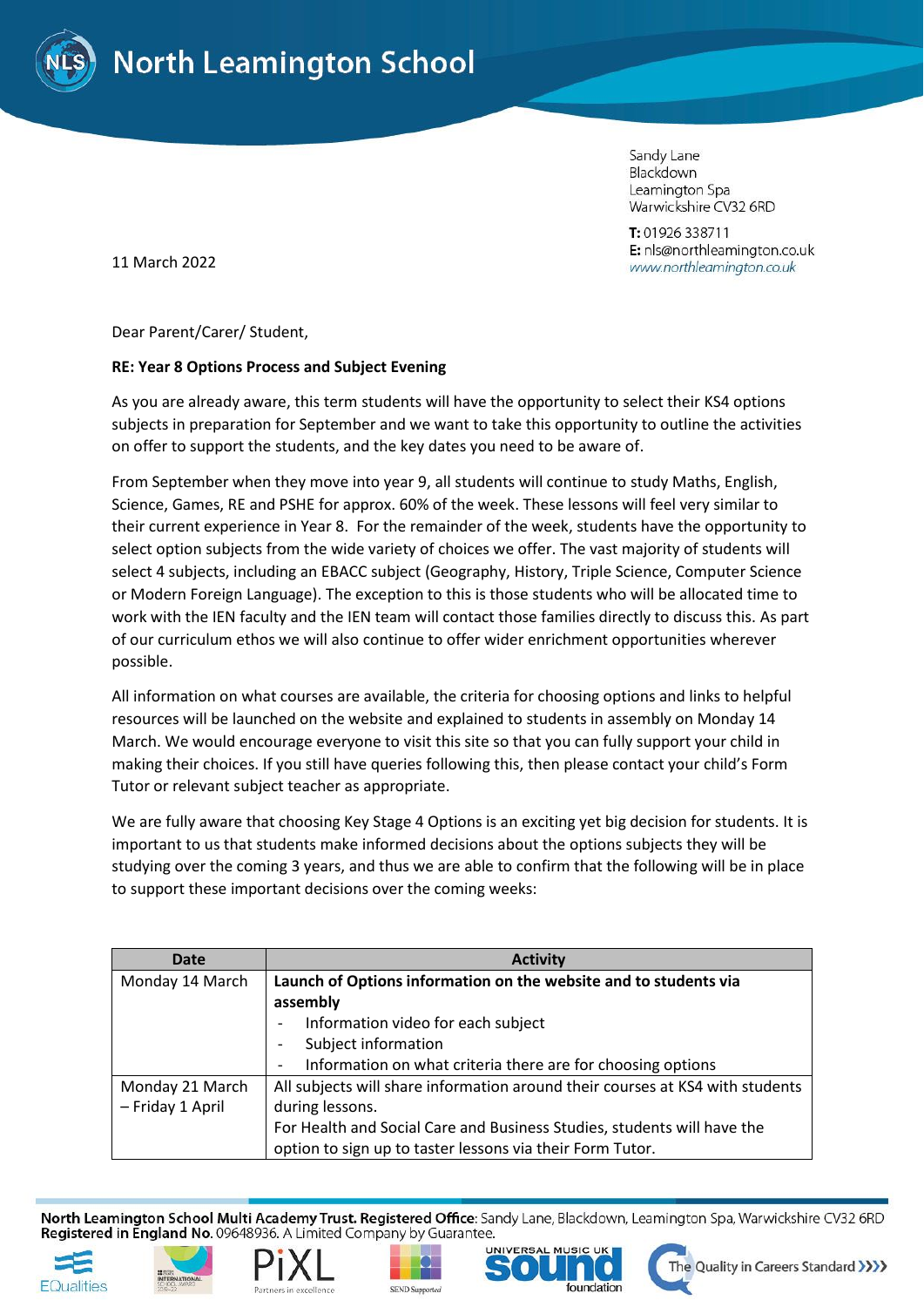| Monday 4 April         | Year 8 Subject Evening-face to face subject evening with Library market<br>place.<br>Opportunity to book appointments with staff who currently teach your child<br>to discuss progress and options in those subject areas.<br>Booking open Tuesday 22 March 4pm on School cloud<br>Subjects which are new to KS4 will have marketplace stalls with an |
|------------------------|-------------------------------------------------------------------------------------------------------------------------------------------------------------------------------------------------------------------------------------------------------------------------------------------------------------------------------------------------------|
|                        | opportunity to drop-in and speak to staff.                                                                                                                                                                                                                                                                                                            |
| Tues 5 April           | Parents will receive login information for the options website, where<br>choices will be made.                                                                                                                                                                                                                                                        |
| Friday 29 April<br>9AM | Deadline for Options choices to be made online                                                                                                                                                                                                                                                                                                        |
| July                   | Students will be informed which options choices we have been able to<br>allocate them within the timetable.                                                                                                                                                                                                                                           |

## **Subject Evening – Monday 4 April 4pm-8pm**

All bookings for subject evening will be done via School Cloud, where you can select which subject staff you would like to have a discussion with. **Appointments can be made from Tuesday 22 March, 4pm and will close on Monday 4 April, 9am.** 

The attached guide will step you through the process of booking appointments.

There will be the possibility to see teachers in all 13 areas of their timetable, although we would encourage you to prioritise making appointments where you have specific questions regarding progress this year or suitability for options. In some subjects the number of students taught by each member of staff is significant and appointments may fill up. If this is the case, please use the waiting list facility on School cloud and we will ensure that you receive appropriate contact.

A number of students may have two teachers in some subjects, and where this is the case, the system will allocate you one of these to book with.

As this is a subject evening, you will be unable to book appointments with your child's Form Tutor due to their subject commitments. If you do wish to speak to them at any point during the year then please contact them directly via email.

All appointment lengths are 5 minutes, and we would encourage you revisit the attainment and engagement information shared via Go4Schools and to start with any specific questions to ensure there is sufficient time for these to be answered. We would advise that if you need longer with a member of staff they may ask you to make an appointment to speak to them at another time, in order to keep the evening running smoothly. Members of the Senior Leadership team will be available for any general questions in the student services area.

If you have any issues or queries with booking appointments then please contact [data@northleamington.co.uk.](mailto:data@northleamington.co.uk)

## **Options Online Portal**

After the year 8 Subject Evening, we will launch information on how to access and use the Options online portal to select your child's options. **This will be sent to the individual emails where you receive school group calls, and we will alert you when it is issued in April.**

## Page **2** of **3**

North Leamington School Multi Academy Trust. Registered Office: Sandy Lane, Blackdown, Leamington Spa, Warwickshire CV32 6RD Registered in England No. 09648936. A Limited Company by Guarantee.













The Quality in Careers Standard >>>>>>